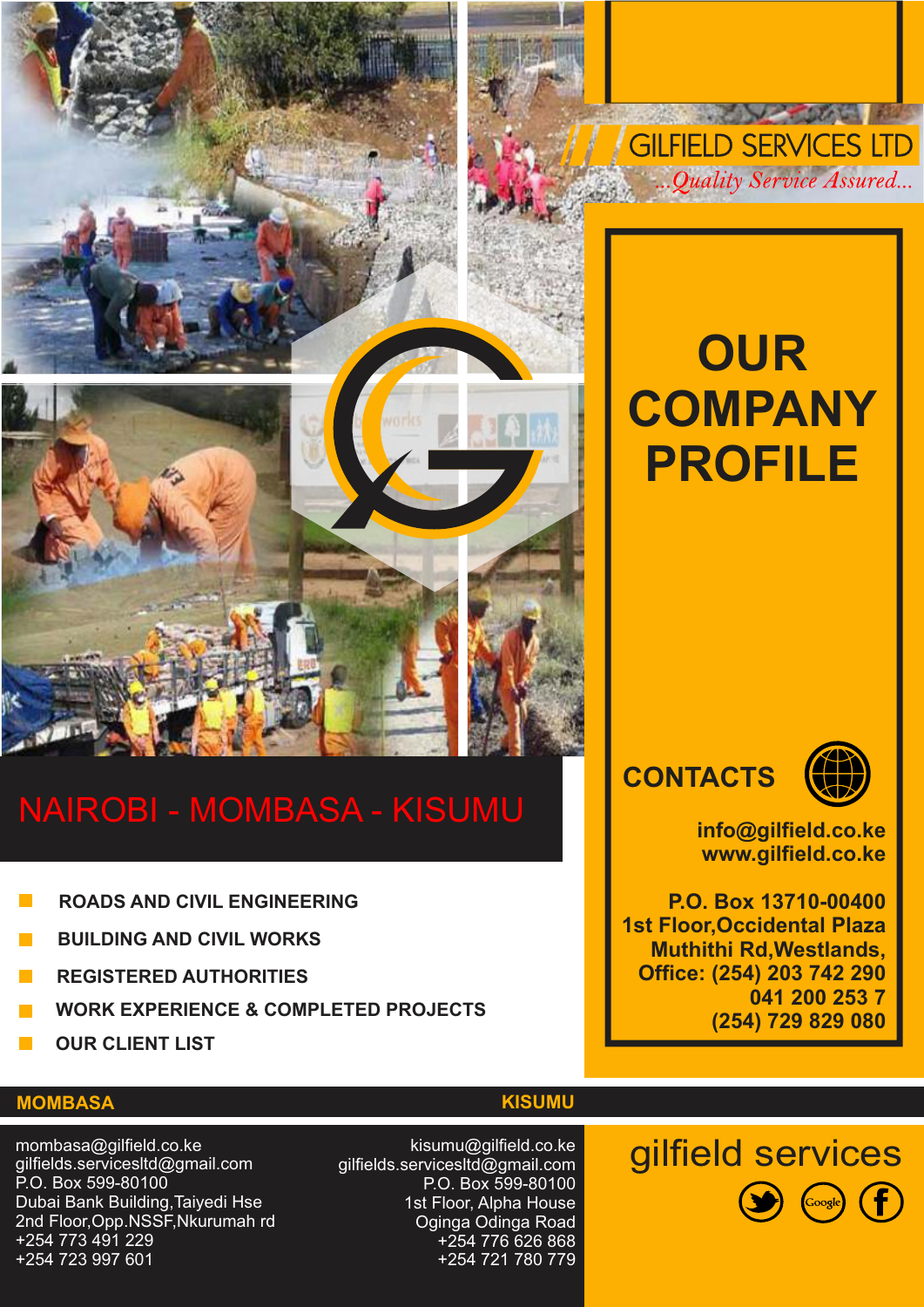**INTRODUCTION** 



# **ROADS AND CIVIL ENGINEERING**

# **BUILDING AND CIVIL WORKS**

# **REGISTERED AUTHORITIES**

# **WORK EXPERIENCE & COMPLETED PROJECTS**

### **Our VISION**

#### **LIST OF DIRECTORS**

**1. GILBERT ADUNYA -gilbert@gilfield.co.ke**

**2. STEVEN MAWEU -stevenmaweu@gmail.com**

To be the leading provider of General Services Provider in East Africa.

#### **Our MISSION**

Committed to providing quality Services at competitive rates in timely manner while observing Governing Laws.

- Core Values
- **Honesty**
- **Professionalism**
- Integrity

#### **Customer care**

We believe in building value adding relationship with our customers in the following ways;

- To participate in the construction of housing, building and structures of all kinds.
- To create employment
- To preserve environment

 $\blacksquare$  To participate in the construction, rehabilitation, repair and maintenance of roads of all kinds.

#### **Contracting Ability**

**Gilfield Services Ltd** is in a position to provide its customers with the level of contracting responsibility that is required by the customer. This could be in the role of the "System Supplier" facilitating the highest level of contracting responsibility. In this Role **Gilfield Services Ltd** is held responsible for the overall project from assessment of user need to final completion, providing ultimate contracting comfort for the customer. This would include being responsible and accountable for the design of the system (infrastructure) as well as the implementation thereof.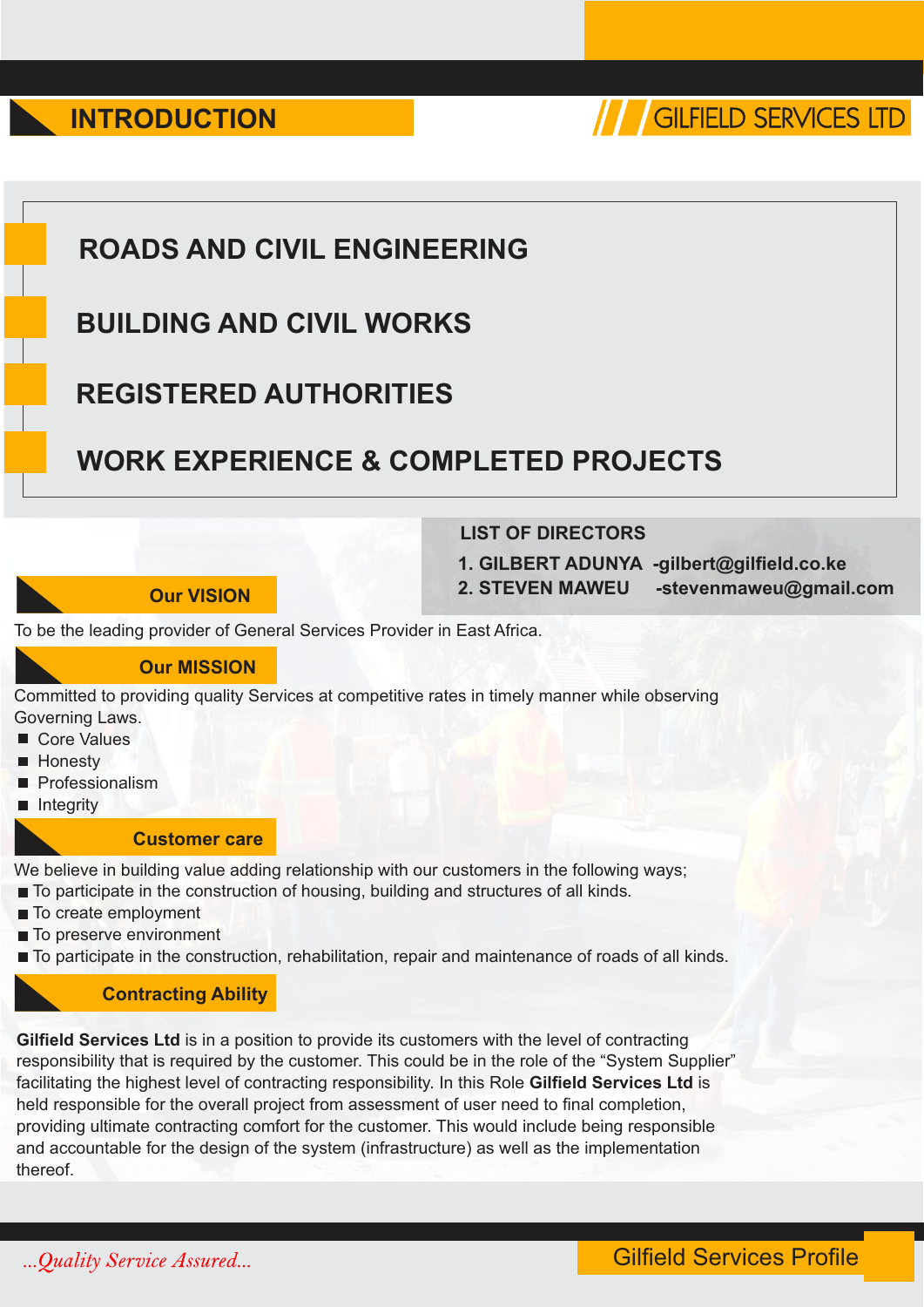

**GILFIELD SERVICES LTD** is a member of The Roads and Civil Engineering Contractors Association (RACECA) We are also a part of the Contractors that wants the ceiling on exclusive tendering reserved for local firms of Sh500 million removed.

As contractors, we feel that the Public Procurement and disposal (Preference and Reservations) Regulations 2011 that set the exclusive maximum tender was enacted without consultation of the stakeholders contrary to the **Constitution** 

#### At **Gilfield Services Ltd**,

We have committed to undertake any upcoming challenges. We have broadened our services in line with the new devolved governments to offer our services to County Governments. We have established offices in Mombasa & Kisumu Counties and have short term plans to venture to other major counties in Western, Central, Rift Valley and Eastern Regions.

We have embarked and tendered for various Tenders in the Country under various Government Authorities, This includes;

- Kenya Rural Roads Authority KeRRA
- Kenya National Highways Authority (KeNHA)
- Kenya Urban Roads Authority (KURA)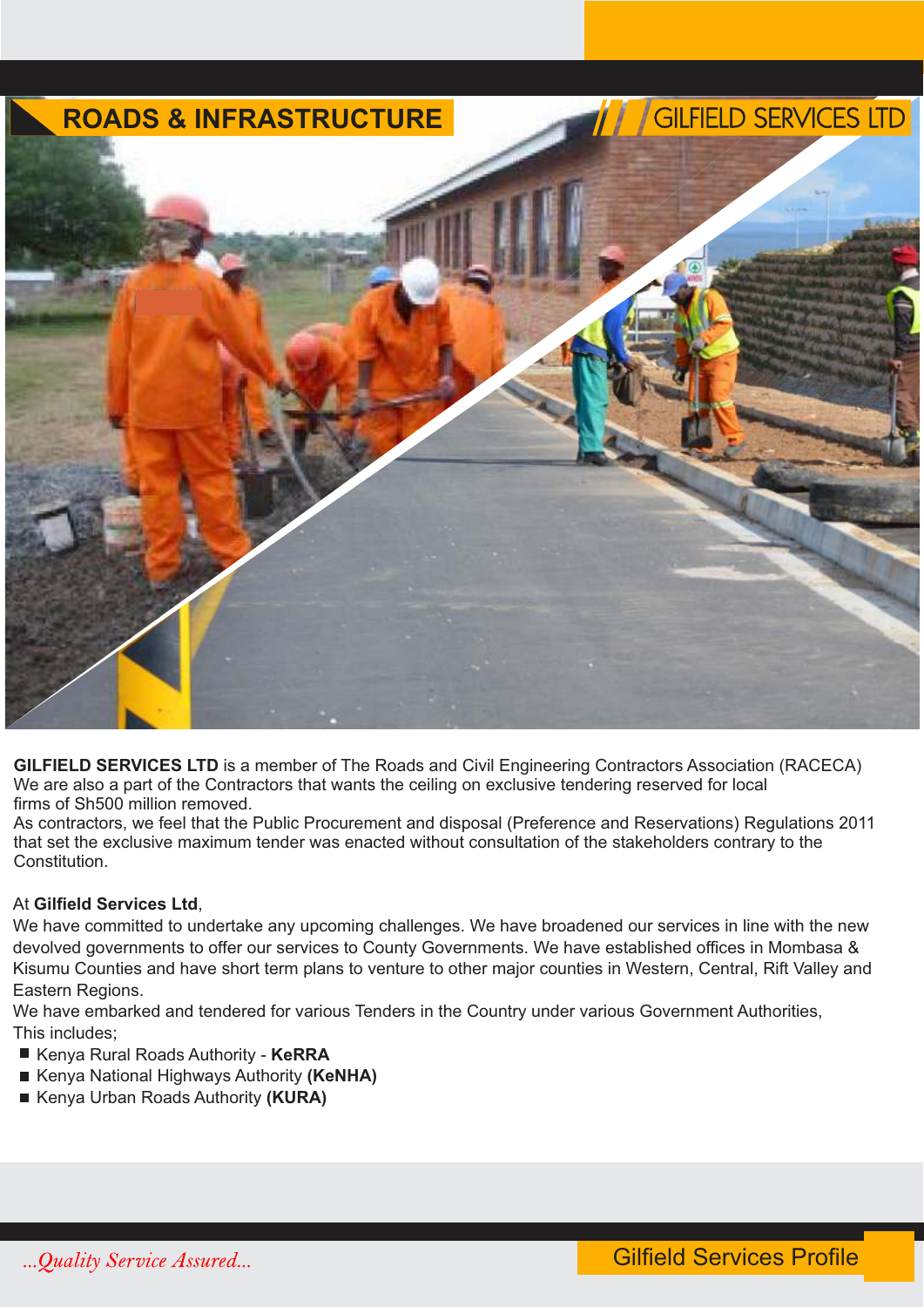

#### **Building & Civil Works**

(Registered by Ministry of Public Works)

#### **NATIONAL CONSTRUCTION AUTHORITY REGISTRATION**

· Registered Category NCA 5, Road Works Contractor by National Construction Authority.

· Registered Category NCA 4, Building works Contractor by National Construction Authority. · Registered Category NCA 3, Drainage & Refrigeration by National Construction Authority.

**Project Management**

From planning, costing and coordination, through to execution and handover.Gilfield Contractors has the capability to see every project successfully executed from start to finish.

#### **Partitioning**

Drywall, Chip Board, Vitrex Toilet Partition System and demountable types Gilfield Contractors have the expertise required to complete each and every installation.

#### **Building Alterations**

Gilfield Contractors have the expertise to complete both exterior and interior building alterations for any requirements.

#### **Shop fitting**

Gilfield Contractors supply the services in manufacturing and installation of shop fitting projects, using the best possible quality raw materials and supplying the most appropriate fittings to the full satisfaction of its clients.

#### **Suspended Ceilings/Specialized Ceilings**

Suspended Ceilings are hung from the ceiling joints with a metal grid. This creates a cavity between the joints and the ceiling where pipes, wires and ductwork can be installed and worked on. Star Contractors use Gypsum boards with a standard thickness from 6mm-15mm or any type of acoustic materials. Specialized designs can also be created utilizing these materials.

#### **General Building Works**

Our team of dedicated and highly skilled professionals will carefully guide you through each step of the building process. We believe the key to an enjoyable and rewarding building experience is best achieved by ensuring that open and honest communication is maintained throughout all aspects of the building process. This philosophy is applied from your initial enquiry to well after the completion and handover of your building project, ensuring you total peace of mind.

Offering our clients a flexible and detailed service, we are able to manage all aspects of the building process to the highest possible standards. This includes working with local councils, initial concept and design through to approvals and construction of your project. Our team of professionals will work closely with you each step of the way, ensuring the finished project is exactly as you intended. Committed to providing a truly unique and rewarding building experience for our clients, we adopt the latest building technologies and creative design principles to transform your ideas into reality. Our dedicated trades are of superior quality and fine workmanship and like us, pride themselves on delivering environments that are truly inspiring - Beautiful homes & Offices of the highest standards, tailored to your specific requirements.